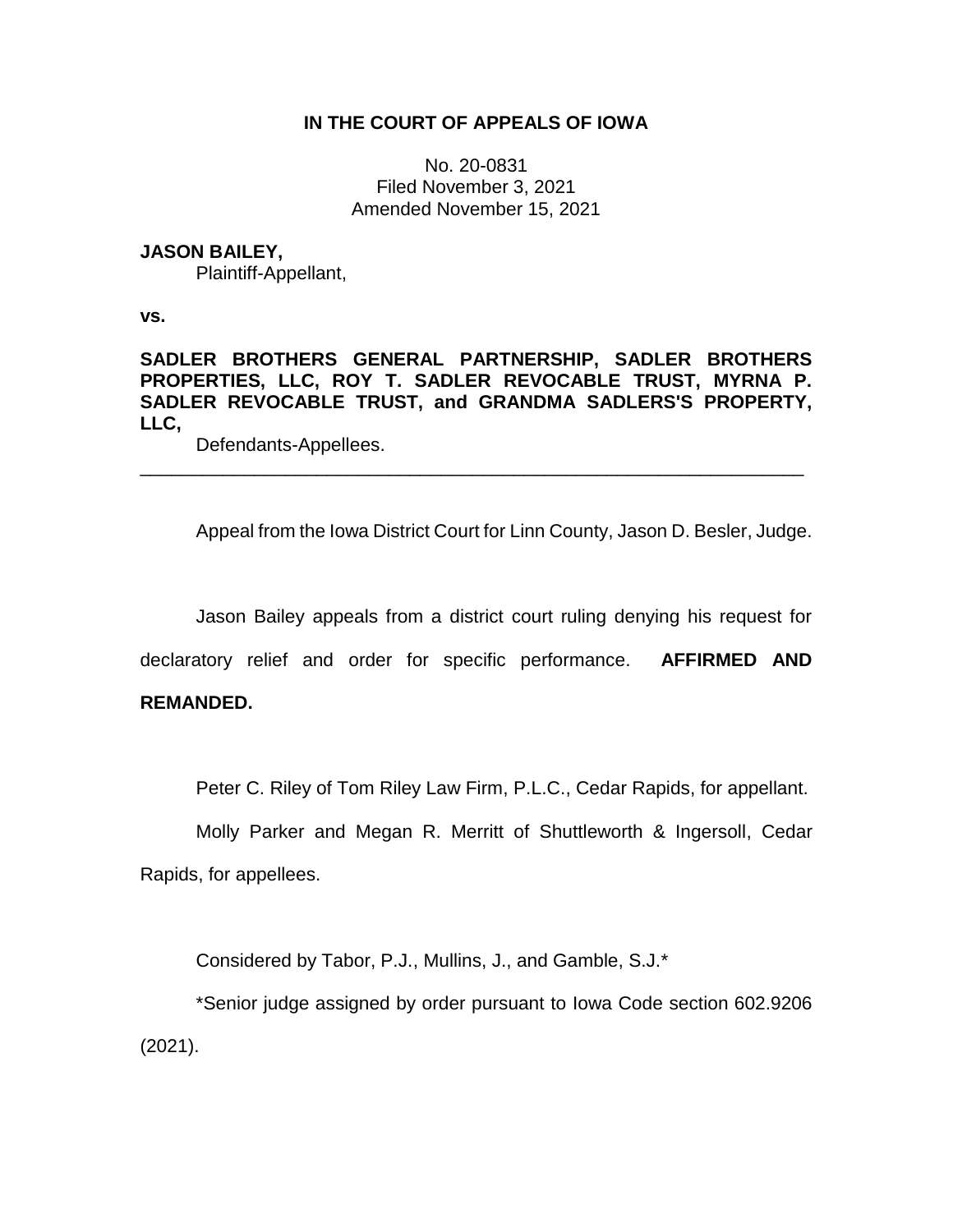### **GAMBLE, Senior Judge.**

 $\overline{a}$ 

Jason Bailey appeals from a district court ruling denying his request for declaratory relief and order for specific performance. Sadler Brothers General Partnership; Sadler Brothers Properties, LLC; Roy T. Sadler Revocable Trust; Myrna P. Sadler Revocable Trust; and Grandma Sadler's Property LLC (collectively Sadlers) seek appellate attorney fees. We affirm and remand to the district court to determine reasonable appellate attorney fees.

#### **I. Background Facts and Prior Proceedings**

An epic flood swamped Cedar Rapids in 2008. The city adopted a floodcontrol-system master plan in response. The city planned to purchase land on the unprotected side of the flood control system by voluntary sale or mandatory acquisition through eminent domain.

Sadlers owned three parcels of land and buildings (properties) on the unprotected side of the proposed flood control system. In November 2008, Bailey<sup>1</sup> purchased the properties from Sadlers by two installment contracts that were identical with exception to the land described in the contracts. The contracts provided that Bailey would make monthly payments over ten years followed by a balloon payment on November 10, 2018. And because of the properties' location, the parties anticipated the city might purchase the properties during the ten-year installment period, so they included a contract provision detailing how they would split any profit or loss from a sale to the city.<sup>2</sup> The contracts provided that after

<sup>1</sup> Jason Beauregard and Bailey purchased the properties together. But Beauregard subsequently transferred his interests to Bailey. <sup>2</sup> The contracts included the following special provision: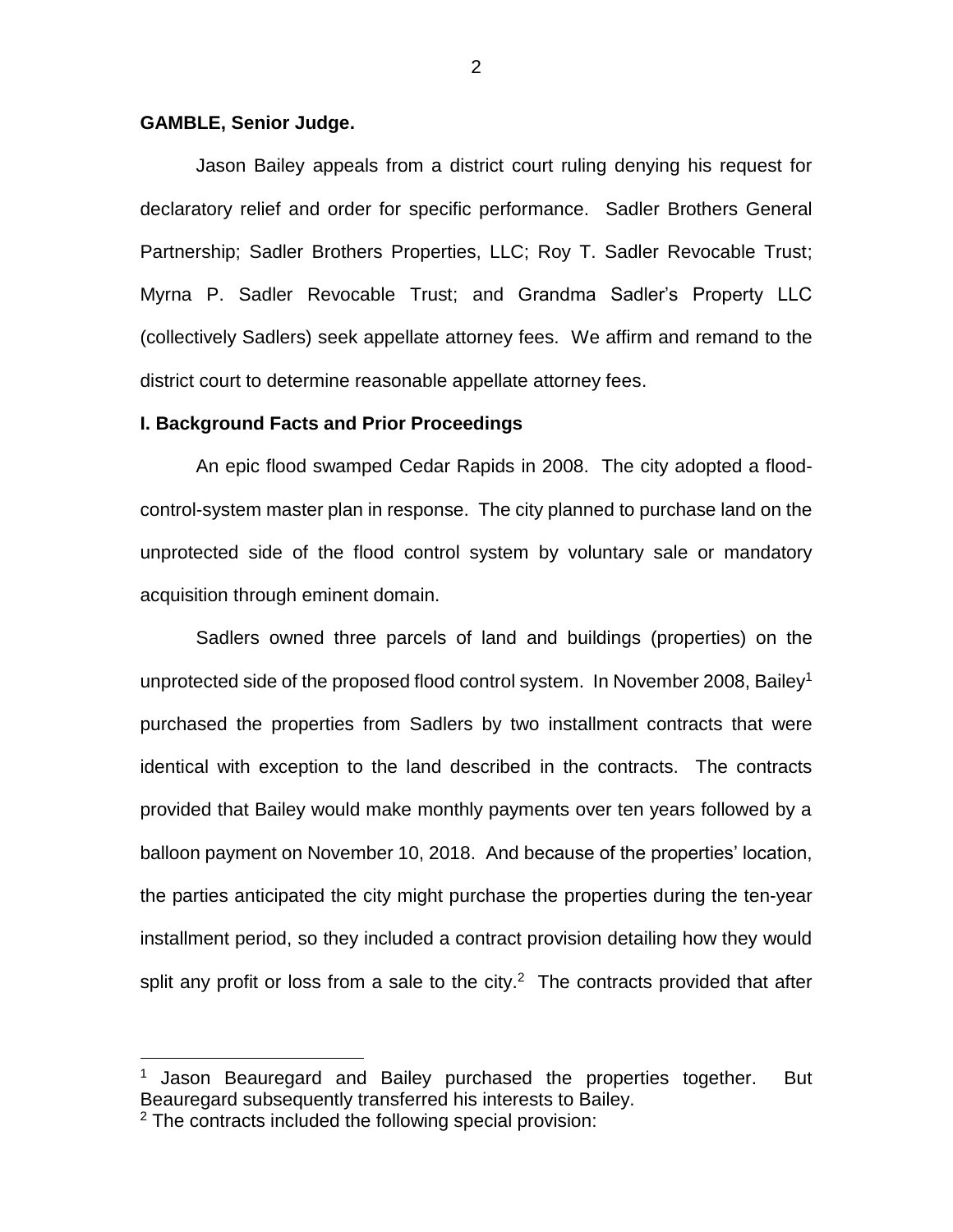Bailey paid all money and interest due under the contracts, then Sadlers would deliver the warranty deeds and abstracts showing merchantable title.<sup>3</sup> The contracts also included forfeiture clauses permitting Sadlers to cancel the contracts if, among other things, Bailey "fail[ed] to make the payments aforesaid, or any part thereof, as same bec[a]me due."

Bailey made his monthly payments and maintained the properties as required by the contracts. In 2014, the city contacted the parties and inquired

If the property is bought by a governmental entity due to flooding concerns, the proceeds from such a buyout will be allocated first to payoff of this contract, then to reimburse [b]uyers for improvements made to the property subsequent to the execution and delivery of this contract, with any additional proceeds to be split equally between the [s]ellers and [b]uyers. If buyout proceeds are less than the contract balance, the deficiency will be split equally between the [s]ellers and [b]uyers.

<sup>&</sup>lt;sup>3</sup> The contracts provided:

If all said sums of money and interest are paid to [s]ellers during the life of this contract, and all other agreements for performance by [b]uyers have been complied with, [s]ellers will execute and deliver to [b]uyers a warranty [d]eed conveying said premises in fee simple pursuant to and in conformity with this contract and [s]ellers will at this time deliver to [b]uyers an abstract showing merchantable title, in conformity with this contract. Such abstract shall begin with the government patent (unless pursuant to the Iowa State Bar Association title standards there is a lesser requirement as to period of abstracting) to said premises and shall show title thereto in [s]ellers as of the date of this contract; or as of such earlier date if and as designated in the next sentence. This contract supersedes the previous written offer of [b]uyers to buy the above described property which was accepted by [s]ellers on the 16th day of October, 2008. Sellers shall also pay the cost of any abstracting due to any act or change in the personal affairs of [s]ellers resulting in a change of title by operation of law or otherwise. If any personal property is a part of this agreement, then upon due performance by [b]uyers, [s]ellers shall execute and deliver a [b]ill of [s]ale consistent with the terms of this contract. Sellers shall pay all taxes on any such personal property payable in 2008, and all taxes thereon payable prior thereto.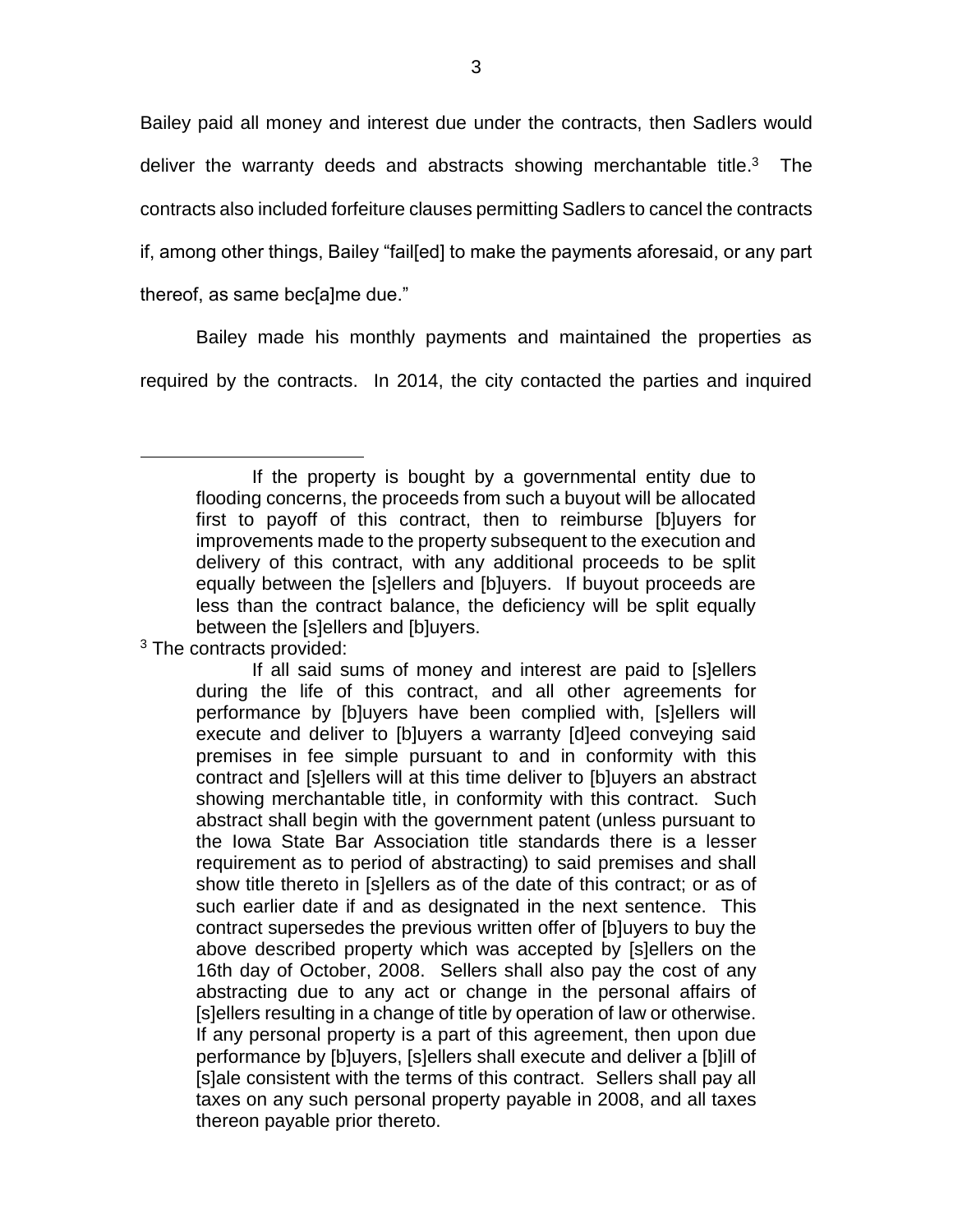about purchasing the properties. For a number of years, the city, Bailey, and Sadlers negotiated the potential sale of the properties. Sadlers and Bailey had the property appraised. Bailey expressed a willingness to sell to the city for the appraised value with the contingent of moving out in early 2019. On February 15, 2018, Bailey's attorney asked the city's representative to forward a draft purchase agreement. The city sent purchase agreements to Bailey consistent with their discussions. The city's cover letter informed Bailey, "If you do not accept the offer, the City wishes to continue negotiating with you regarding the purchase of your propert[ies]. Ultimately, the propert[ies] may be acquired in an eminent domain proceeding if we cannot agree to the terms of the purchase within a reasonable time."

Sadlers were concerned delay may lead the city to acquire the properties through eminent domain at a lower price. By April 2018, Sadlers and the city had come to an agreement on the sale for its appraised value and awaited Bailey's response. Bailey decided not to sell to the city. But he never informed the city or Sadlers that he had decided not to sign the purchase agreements. He just asked his attorney "to hold off on doing any more work on this for now." In response, Sadlers notified Bailey that delay would not allow him to avoid the contractual profit split and demanded they proceed to closing.

As the balloon payment due date, November 10, 2018, approached, Thomas Sadler contacted Bailey to confirm Bailey would be able to tender the balloon payment and offered to negotiate an extension if needed. But Bailey never indicated he required an extension of time. Bailey's attorney contacted Sadlers' attorney to confirm the amount of the balloon payments and confirmed the

4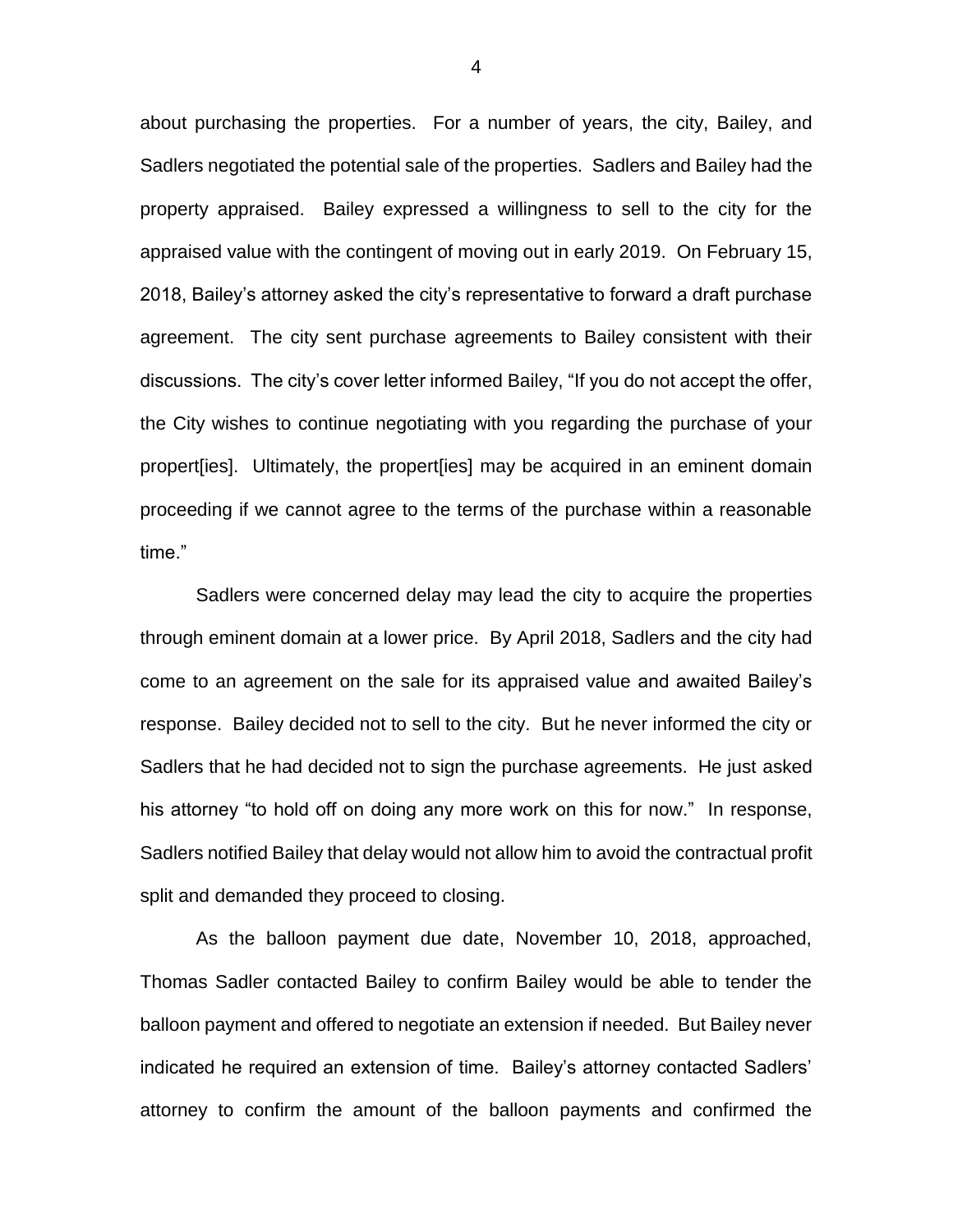November 10 due date. Bailey requested an updated abstract so he could obtain financing needed to make the balloon payment as required by the contract. Sadlers' attorney responded with the total amount required for the balloon payments and also stated the amount she believed the Sadlers would be entitled to upon the sale of the properties to the city. She offered to provide extended abstracts if Bailey would provide proof of financial ability to make the required payments.<sup>4</sup> She also noted "that the deeds in fulfilment of the contracts will include a notation regarding the Sadler entities' reservation of rights to their share of the proceeds from the sale of the properties to the City of Cedar Rapids pursuant to the terms of the installment contracts." Bailey hired new counsel who demanded delivery of the abstracts and stated, "If the abstracts are not provided, Mr. Bailey will offset against the balances due under the contracts the cost of making new abstracts."

Bailey did not sign the purchase agreements. November 10 came and went. But Bailey did not tender the balloon payments to Sadlers. So Sadlers initiated forfeiture proceedings in accordance with the contracts' forfeiture clauses. The notice of forfeiture itemized the amounts in default including (a) the balloon payment and (b) the profit split; and it included a thirty-day right to cure. Again, Bailey did not tender the balloon payment.

In Bailey's opinion, the profit split was not due because he had not sold the properties to the city. So Bailey responded by filing this action for specific performance, declaratory judgment, and an injunction. Bailey asked the court to

<sup>&</sup>lt;sup>4</sup> The contracts explicitly provided that the abstracts would be delivered to Bailey after he paid all amounts due under the contract.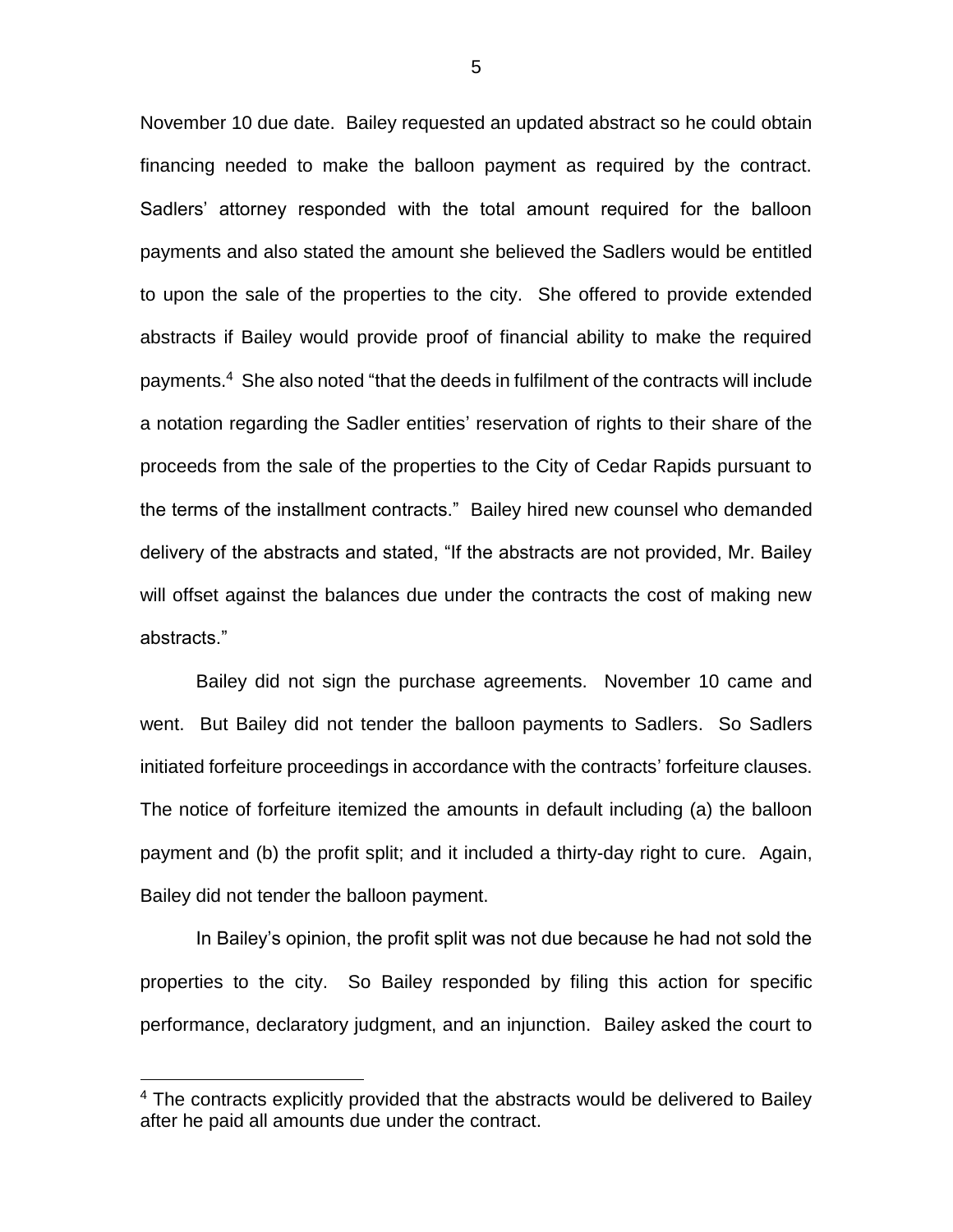declare that the profit split provision of the contract did not survive the delivery of a warranty deed and, upon payment of the purchase price, Bailey is entitled to a warranty deed in fee simple. He requested an order of specific performance requiring Sadlers to deliver the abstracts and upon tender of the balloon payment to deliver the warranty deed. Sadlers filed a counterclaim alleging Bailey breached the contracts by failing to make the balloon payment. The district court granted a preliminary injunction with respect to the forfeiture proceedings. And this matter went before the district court for trial.

The district court found Bailey breached the contracts and denied his request for specific performance and declaratory judgment. It also determined Sadlers "are entitled to forfeit both contracts" and "dissolved" the prior injunction so it was "no longer in force and effect." Bailey moved to reconsider, enlarge, or amend the court's findings. The court denied the motion. Bailey appeals.

#### **II. Standard of Review**

The parties disagree as to our standard of review. Bailey initiated this case as a declaratory judgment action. "The court's review of a declaratory judgment action depends upon how the action was tried to district court." *Van Sloun v. Agans Bros., Inc.*, 778 N.W.2d 174, 178 (Iowa 2010). "To determine the proper standard of review, we consider the 'pleadings, relief sought, and nature of the case [to] determine whether a declaratory judgment action is legal or equitable.'" *Id.* (alteration in original) (citation omitted). "Where there is uncertainty, a litmus test we have applied is whether evidentiary objections were ruled on by the trial court." *Id.* (citation omitted). "If so, the action is one in law." *Id.* Here, the court ruled in evidentiary objections, suggesting this is an action at law. Moreover, at its core,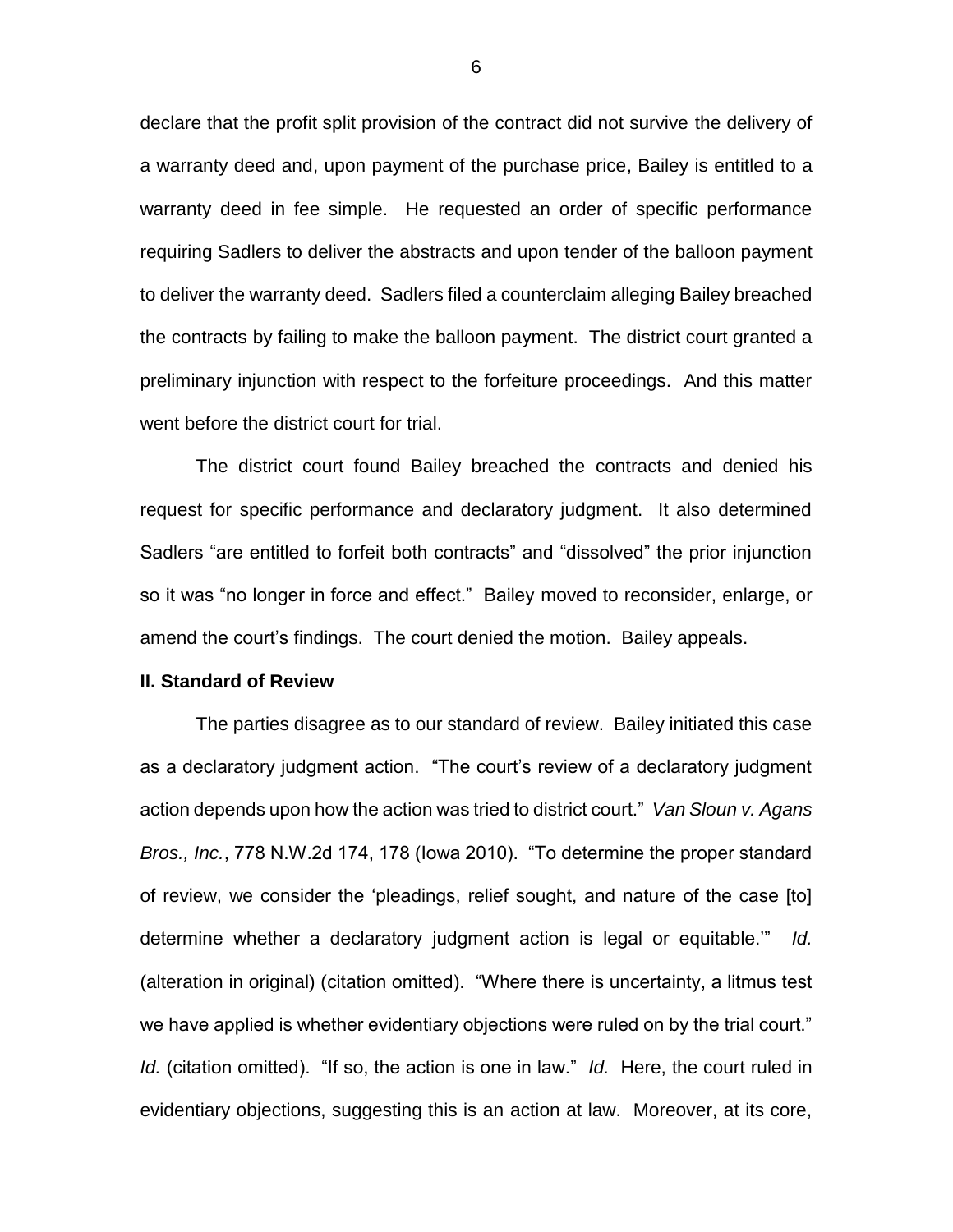this is a contract case. And "[g]enerally, an action on contract is treated as one at law." *Id.* (citation omitted). So we conclude this "case was tried at law, and the scope of review is for errors at law." *Id.* at 179. "Under this standard of review, the trial court's findings carry the force of a special verdict and are binding if supported by substantial evidence." *Id.* "We are not, however, bound by the trial court's legal conclusions." *Id.*

### **III. Discussion**

Bailey claims the district court should have "granted declaratory relief to determine his obligations under the contracts" and "ordered specific performance" because Sadlers "refused to provide [the] warranty deeds in exchange for the balloon payments" and "insisted on additional payments based on a condition that had not occurred." The crux of his claim is based on the contention that "Sadlers made clear they would not accept the balloon payments." So he reasons he was left with no other option than to seek declaratory relief and specific performance from the court.

But Bailey's claim is flawed at its root. Since Bailey did not tender the balloon payment, his speculation that Sadlers would not have accepted it is purely hypothetical. And we find no evidence in the record to support Bailey's contention that Sadlers refused to provide the warranty deeds in exchange for the balloon payments. Sadlers maintained their belief the city would buy out the properties and they were entitled to the profit split. They believed the sale was imminent, and Bailey never told them it wasn't. So on October 26, 2018, Sadlers informed Bailey that if he would submit proof of financial ability to pay the amounts due under the contracts, they would extend the abstracts and forward draft deeds in fulfillment of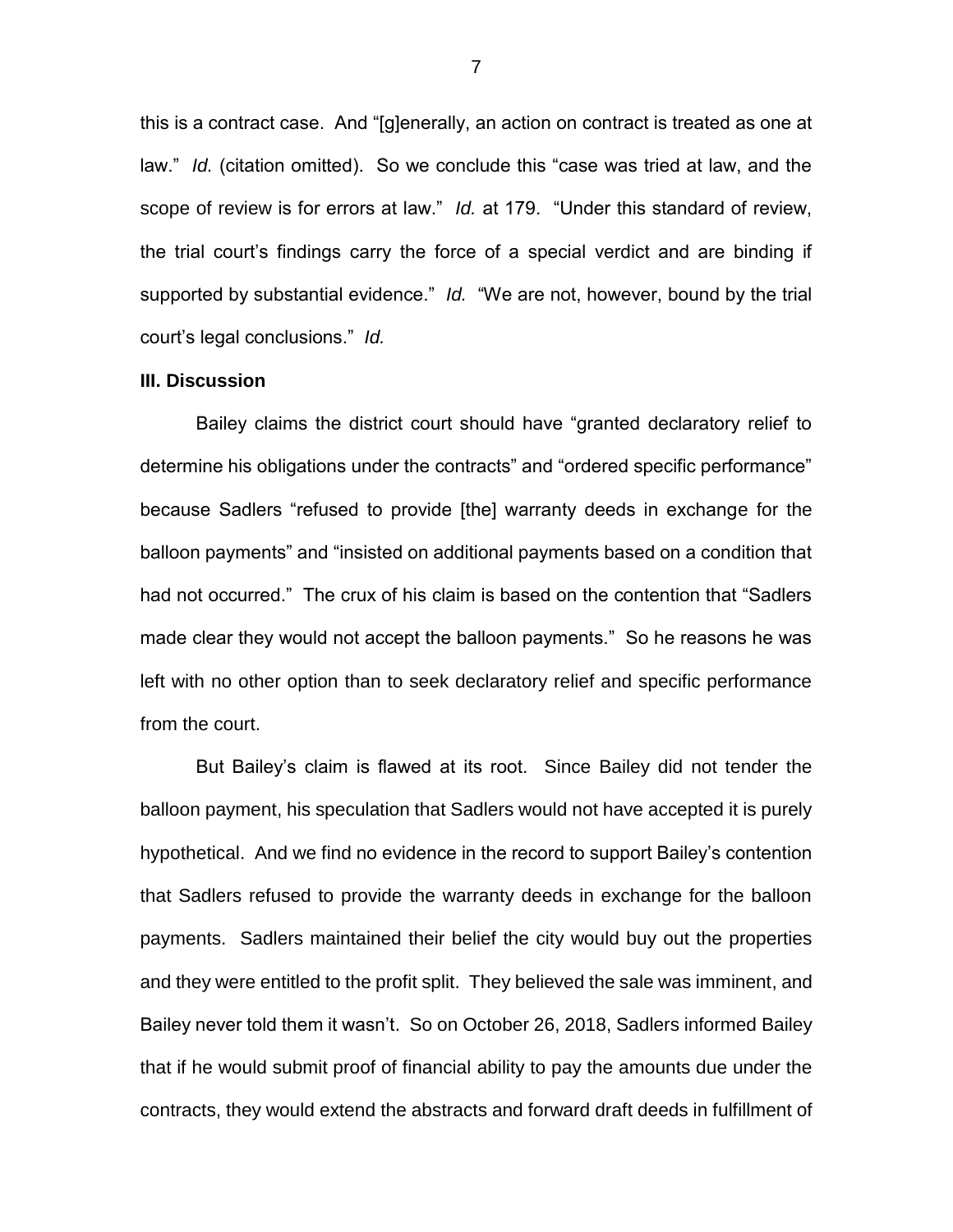the contract noting a reservation of rights to their share of the profit split. Bailey did not submit a commitment letter until well after the balloon payments were due. Instead, it is clear that Bailey never attempted to tender the balloon payments to Sadlers and he breached the contracts.<sup>5</sup> Bailey was not entitled to declaratory judgment. *See SDG Macerich Properties, L.P. v. Stanek Inc.*, 648 N.W.2d 581, 589 (Iowa 2002) ("[E]quitable relief [such as declaratory judgment] is not available for a commercial party who, through its own carelessness, failed to timely exercise its option to renew a lease agreement."). Likewise, Bailey was not entitled to specific performance. *See Homeland Energy Sols., LLC v. Retterath*, 938 N.W.2d 664, 697 (Iowa 2020) ("Another circumstance precluding specific performance is when the party seeking specific performance has not acted in good faith or performed its obligations."), *reh'g denied* (Feb. 26, 2020).

This case turns on Bailey's breach of the contracts. And, as Sadlers point out, Bailey's breach is not excused. Sadlers did not prevent Baily's performance. We recognize "if one party to a contract prevents the other from performing a condition or fails to cooperate to allow the condition to be satisfied, the other party is excused from showing compliance with the condition." *Emp. Benefits Plus, Inc. v. Des Moines Gen. Hosp.*, 535 N.W.2d 149, 155 (Iowa Ct. App. 1995). And it is true Sadlers also sought payment of their portion of any proceeds from a sale to the city. But no record evidence shows Sadlers would only accept the balloon payments if they were coupled with proceeds from a sale to the city. Instead, the evidence suggests Sadlers would have accepted the payment and preserved the

 $5$  In his reply brief, Bailey "admits he breached the contracts and  $\dots$  he never paid the balloon payments."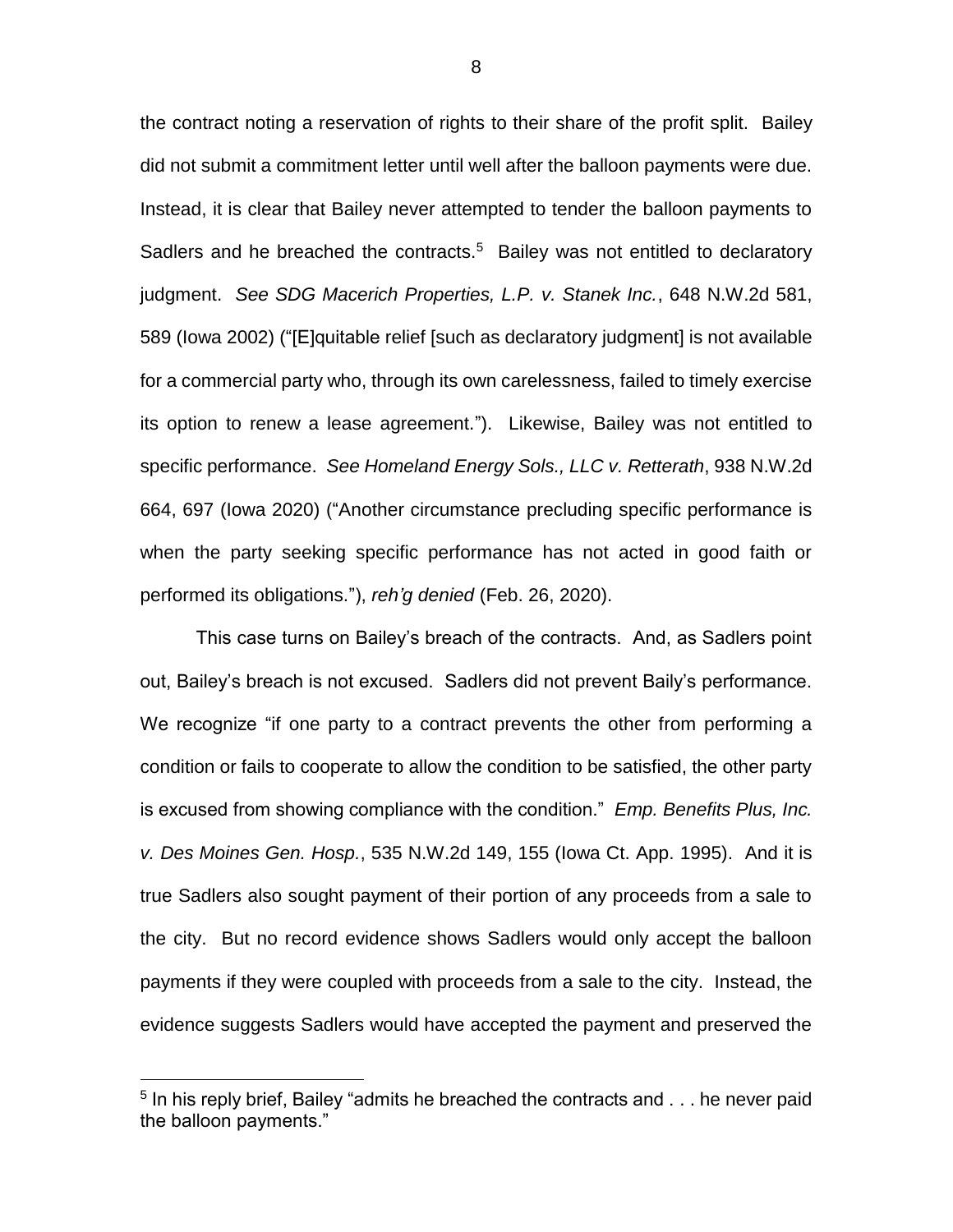issue of the profit split for later resolution. Thomas Sadler testified Bailey never offered to make the balloon payment. If he had, Thomas testified the monies would have been placed in escrow and deeds would not have been given until the courts made a decision on the profit split. Thomas believed Bailey would go forward with the sale to the city because the alternative was eminent domain, and Thomas wanted to preserve Sadlers right to the profit split in the event Bailey signed the purchase agreements because he believed the split of the profits was part of Bailey's obligations under the contracts. And, as noted above, Sadlers' lawyer offered to tender the deeds in fulfillment of the contract with a reservation of rights to preserve the profit-split issue. So we conclude Sadlers did not prevent Bailey from making the balloon payments by demanding payment of the profit split from a sale they reasonably believed was imminent.<sup>6</sup> Bailey was free to do so, and the profit split issue would be decided later.

Similarly, Sadlers did not prevent Bailey from making the balloon payments by not providing him with the abstracts of title to assist him in securing financing for the balloon payments. The contracts specifically stated the abstracts would only be delivered after Bailey paid all amounts due by the contract. Nevertheless,

<sup>6</sup> The district court noted

Thomas Sadler states in his deposition that it "might have been clear into September, October, that—that the deal wasn't going to happen. I think, because Jason [Bailey] turned around and rented—rented the property that he had purchased into so." The court additionally notes, however, when asked whether he believed Mr. Bailey intended to go forward with the sale of this property to the city he responded with "Yes, I did." It is clear from the entire context of his testimony the defendants believed the plaintiff was planning to [sell] the properties, but dragging the matter out so as to avoid paying them their share of the proceeds under the contracts.

<sup>(</sup>Record citation omitted.) This finding is supported by substantial evidence.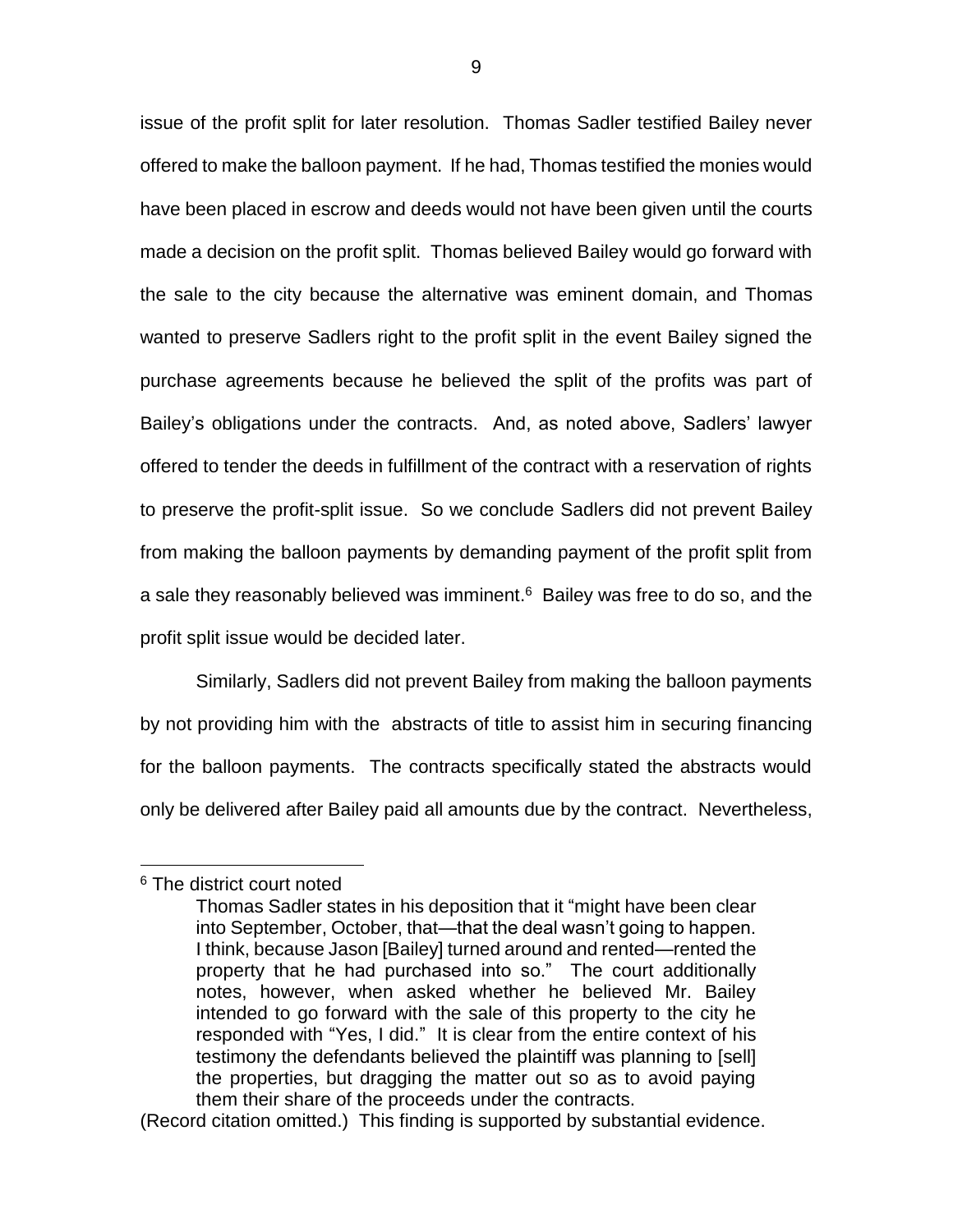Sadlers offered to provide extended abstracts to Bailey in exchange for a financial commitment letter. And Bailey had a decade to secure financing for the balloon payments. Bailey claims he was ready, willing, and able to perform. He had a loan proposal from one bank subject to underwriting and loan committee approval. He was in discussions with another bank but did not receive a loan commitment until after he defaulted. In order to speed up the process, Bailey could have ordered new abstracts, as his lawyer threatened, yet he chose not to do so. *See Yager v. Farmers' Mut. Tel. Co.*, 323 N.W.2d 245, 249 (Iowa 1982) ("The mere fact that performance becomes economically burdensome does not excuse performance unless the unforeseen contingency alters the essential nature of the performance.").

So Bailey breached the contracts by failing to pay the balloon payments eliminating Sadlers' obligation to deliver the warranty deeds to him. *See Van Oort Constr. Co., Inc. v. Nuckoll's Concrete Serv., Inc.*, 599 N.W.2d 684, 692–93 (Iowa 1999) (holding the defendant did not breach a contract by non-performance when the plaintiff had already materially breached the parties' contract); *see also* Restatement (Second) of Contracts § 237 cmt. a (Am L. Inst. 1981) ("A material failure of performance has, under this Section, these effects of the other party's remaining duties of performance with respect to the exchange. It prevents performance of those duties from becoming due, at least temporarily, and it discharges those duties if it has not been cured during the time in which performance can occur."). Bailey's failure to perform was material. He had an opportunity to cure and failed to even tender a payment. So the district court could not order specific performance requiring Sadlers deliver the warranty deeds to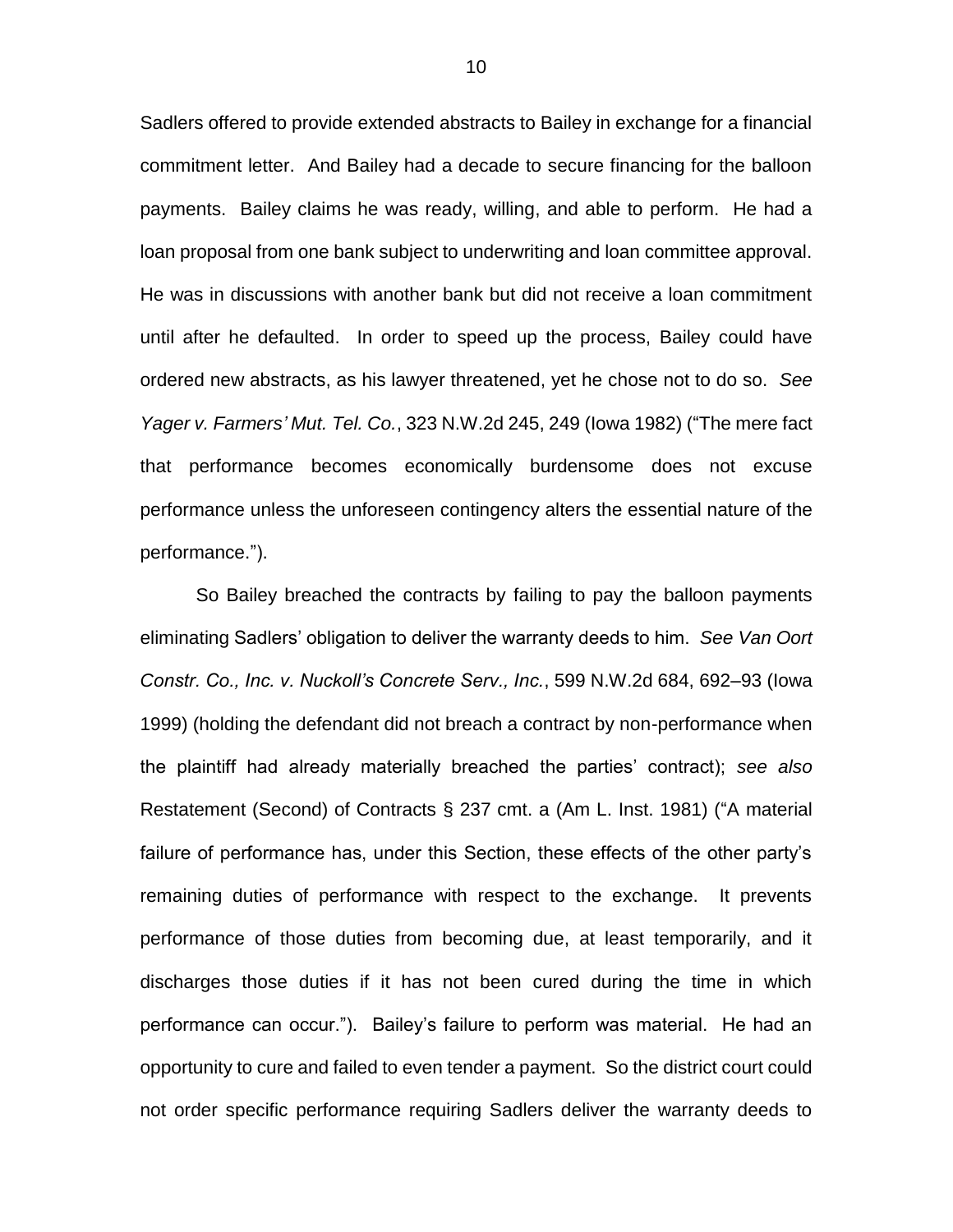Bailey when they were no longer bound to do so under the contracts. *See Foft v.* 

*Page*, 245 N.W.2d 312, 315 (Iowa 1932) ("In other words, the vendor, in a contract

specifically requiring the vendee to first pay before getting deed, need only get

himself in readiness to perform, and need make no tender until payment is made

or offered by the vendee, and the vendor is not in default until this is done.").

Moreover, Bailey's failure to make the balloon payments triggered the

forfeiture clauses in the contracts. The forfeiture clauses provided:

If [Bailey] (a) fail to make the payments aforesaid, or any part thereof, as same become due; . . . then [Sadlers], in addition to any and all other legal and equitable remedies which they may have, at their option, may proceed to forfeit and cancel this contract as provided by law (Chapter 656 Code of Iowa). Upon completion of such forfeiture [Bailey] shall have no right of reclamation or compensation for money paid, or improvements made; but such payments and/or improvements if any shall be retained and kept by [Sadlers] as compensation for the use of said property, and/or as liquidated damages for breach of this contract; and upon completion of such forfeiture, if [Bailey,] or any other person or persons shall be in possession of said real estate or any part thereof, such party or parties in possession shall at once peacefully remove therefrom, or failing to do so may be treated as tenants holding over, unlawfully after the expiration of a lease, and may accordingly be ousted and removed as such as provided by law.

Sadlers initiated forfeiture proceedings upon Bailey's failure to pay the balloon

payments. And the district court determined it was equitable to permit the forfeiture

process to proceed given the facts of this case. Bailey does not squarely appeal

that ruling.<sup>7</sup> And even if he did, we agree with the district court's reasoning:

<sup>&</sup>lt;sup>7</sup> Bailey does argue because Sadlers sent him notice to pay the property taxes, as required by the contract, after they initiated forfeiture proceedings that they effectively waived forfeiture. We disagree. The taxes came due while Bailey was still in possession of the properties during this litigation. So, like the district court, we think this was reasonable and did not run contrary to Sadlers' intent to pursue forfeiture under the contract.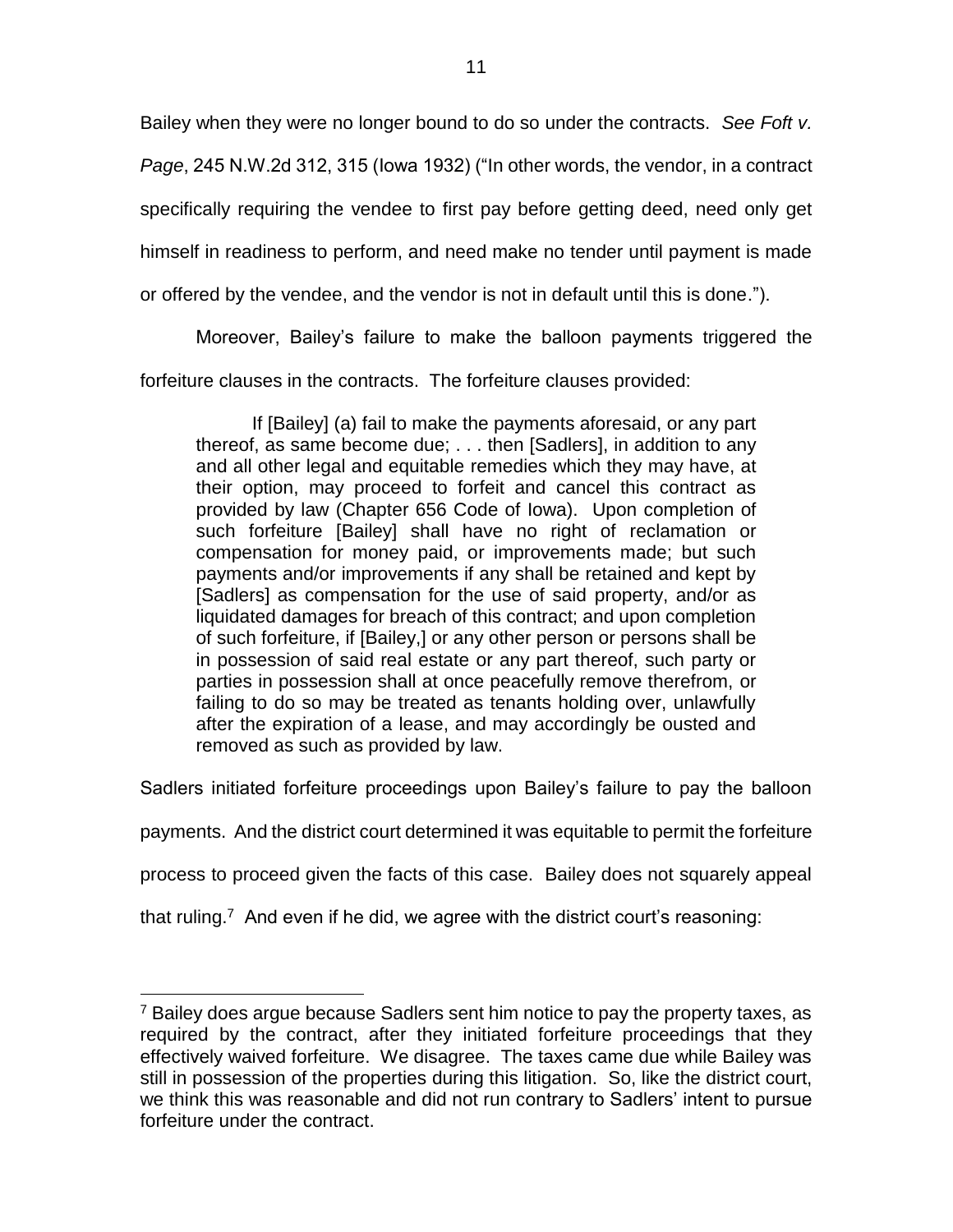The court finds it is equitable to allow the forfeiture of both contracts to continue, pursuant to the terms of the contracts, given the facts and circumstances of this case. [Bailey] breached both contracts with [Sadlers] by not making the balloon payments when required. [Bailey] had ample opportunity to make the balloon payments. There is no equitable doctrine allowing the court to ignore the breach by [Bailey] and not enforce the contracts as they were written. [Sadlers] properly placed [Bailey] on notice of the forfeiture, [Bailey] did not cure the breach, [Sadlers] would have accepted the balloon payments from [Bailey] if he had tendered payments, and there was no waiver of the forfeiture by [Sadlers]. [Sadlers] also acted in good faith with [Bailey] throughout their dealings. [Bailey] has also been allowed to remain in the properties for over a year since breaching the contracts. In addition, the contracts themselves provide in the event of a breach prior payments shall be retained by [Sadlers] as compensation for the use of the property or as liquidated damages for the breach of the contract. The court finds the amount paid is equitable for [Sadlers] to retain for [Bailey]'s use of the properties and as liquidated damages for [Bailey]'s breach of the contracts. Consequently, the court finds [Bailey] breached both contracts with [Sadlers], has not cured his breach of the contracts, it is equitable to allow [Sadlers] their contractual remedy to forfeit both contracts, and allowing the forfeiture to proceed is equitable under the facts and circumstances of this case.

So the court could not then enter a declaratory judgment clarifying what remaining amounts Bailey needed to pay under the contracts and order Sadlers to deliver the warranty deeds and abstracts upon payment. The ship had already sailed too far down river.

The district court's findings of fact are supported by substantial evidence. There was no error of law. Accordingly, we conclude the district court properly denied Bailey's request for specific performance and declaratory judgment and properly dissolved the temporary injunction on forfeiture.

Finally, we address Sadlers' request for appellate attorney fees. "Generally, attorney fees are not allowable unless authorized by statute or contractual agreement." *FNBC Iowa, Inc. v. Jennessey Group, L.L.C.*, 759 N.W.2d 808, 810